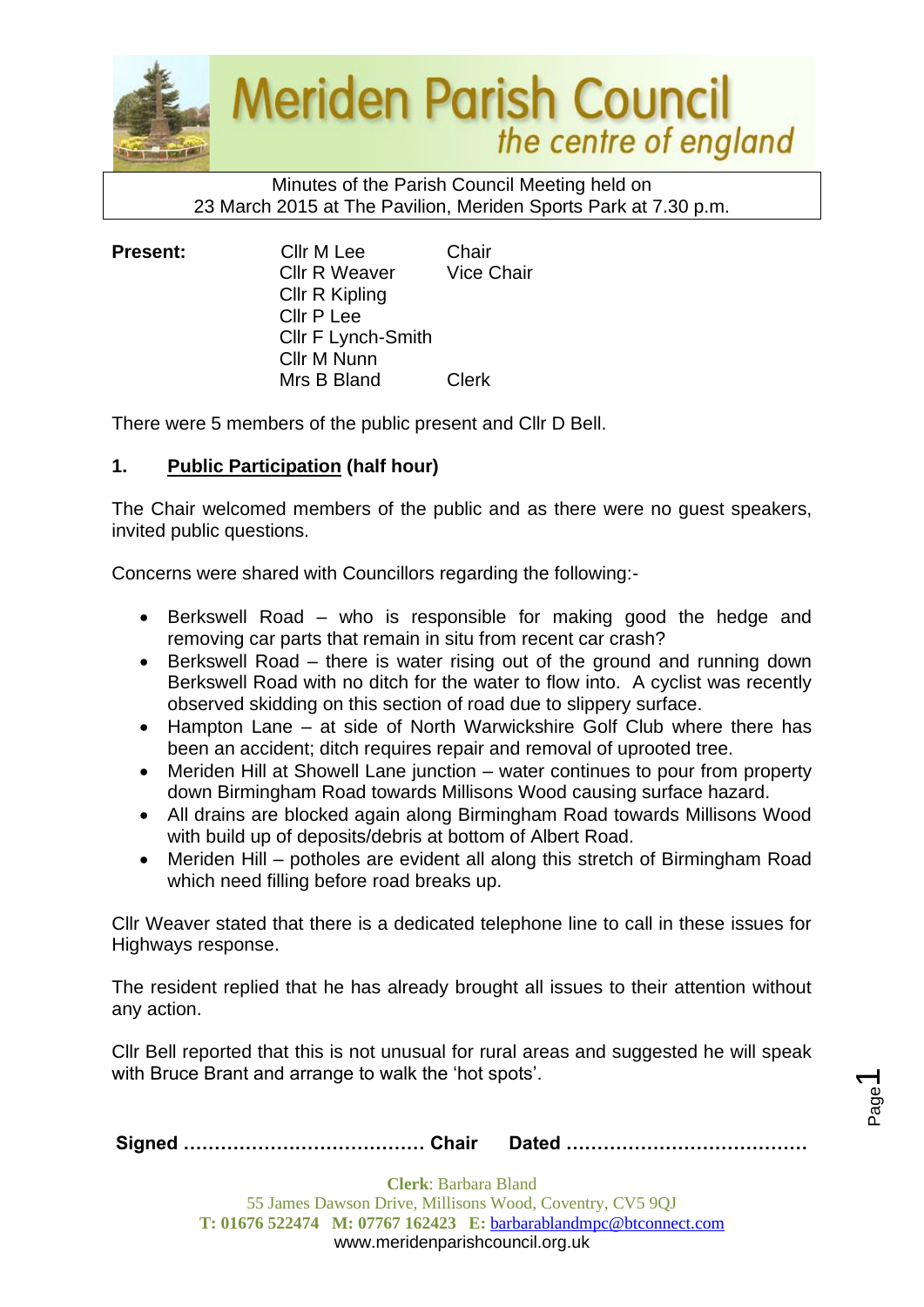

The Chair advised that accidents caused by SMBC lack of action are reportable to HSE as potential dangers and accidents waiting to happen; failure to take action to carry out remedial works may result in prosecution from injured parties.

Cllr Lynch-Smith asked who is responsible for the clearing up after damage to countryside i.e. local authority or insurance company. Cllr Bell will look into the process and action accordingly with the Clerk.

Cllr Weaver stated that STWA adopted sewers in shared properties and older properties. Therefore any photographic evidence taken water leaks should be sent to Bruce Brant so he may process with relevant officers.

Concerns were raised that the latest Broadband publicity will not benefit Meriden Parish. Cllr Weaver responded that indeed Meriden will be receiving superfast broadband; having attended a recent meeting with BT in the present of Cllr Bell, she confirmed that Meriden's connection has been brought forward by 6 months and the 5 of the 6 fibre optic boxes are now installed.

The Chair thanked members of the public for their attendance and issues raised and closed public participation with an invitation to stay for full council meeting.

*The Chair opened the meeting and prior to receiving apologies reported the following IT incident to Councillors and the wider meeting. The Parish Council laptop has been subjected to a vicious hacking incident with the loss of files. The matter has been reported to National Fraud Intelligence Service as a 'fraud internet crime'. The crime reference number is NFRC 150300984663. The Clerk has been supported by Realpoint (technical support) who have run security checks to remove offending virus that has encrypted files, folders and documents. Zurich insurance has been informed and the laptop is covered for such an incident and will be replaced in due course. The Clerk backs up using an external hard drive so not all documents have been lost but it will be a tedious and laborious task to copy and retrieve.* 

*On behalf of Councillors, the Chair acknowledged the Clerk's swift and diligent actions, and her work with Realpoint in achieving damage limitation.*

## **2. Apologies**

Apologies received from Cllrs Haque, Barber and Allsopp.

**IT WAS RESOLVED** Apologies were formally recorded and accepted from Cllrs Haque, Barber and Allsopp.

> Page  $\boldsymbol{\sim}$

**Signed ………………………………… Chair Dated …………………………………**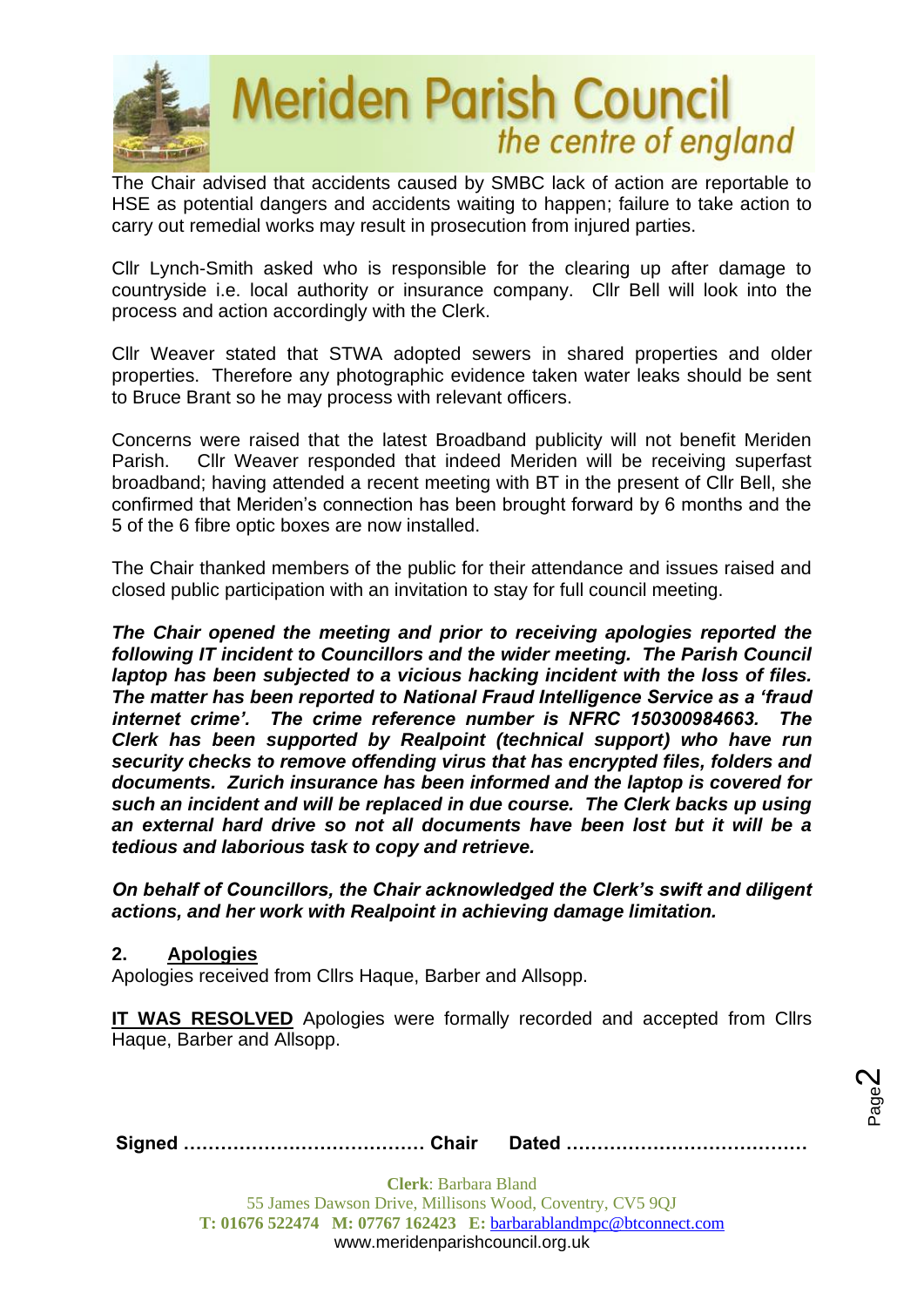

## **Declarations of Interest**

3a To declare any personal interests in items on the agenda and their nature. There was nothing to declare.

3b To declare any prejudicial interests in items on the agenda and their nature There was nothing to declare.

## **4. Minutes**

The minutes of the meeting held on 23<sup>rd</sup> February 2015 were considered and agreed.

IT WAS RESOLVED Members approved the minutes as a true record of 23<sup>rd</sup> February 2015 and the Chair signed.

Matters/actions arising: All as per agenda and standing items.

## **5. Elections**

The Chair outlined the information received to date and circulated hard copies of nominee applications to Members. It was reiterated that it is hoped that residents will stand so an election may be held so we may have the required two thirds of elected Members. Statutory Notices received from the Head of Democratic Services have been posted in notice boards from today. The deadline for applications to be received is 4pm on 9<sup>th</sup> April 2015.

Cllr P Lee suggested an open day event; Councillors debated the merits of this and agreed that a leaflet drop would be the most practical way forward. Therefore Chair agreed to put an election leaflet together for printing and asked for volunteers to assist with its circulation to households.

Action Members acknowledged the submission deadline of 9<sup>th</sup> April 2015 for their applications. Cllr P Lee proposed the printing and circulation of leaftet and this was seconded by Cllr Nunn.

### **6. Finance**

### 6.1 Approve March Payments

Members received payments for approval. Cllr Kipling proposed approval, seconded by Cllr P Lee.

**IT WAS RESOLVED** Members approved March payments.

### 6.2 Budget 2015-2016

Cllr Weaver reported that due to IT incident, it had not been possible for the Clerk/RFO to retrieve prepared budget sheets and justifications for Members approval this evening.

**Signed ………………………………… Chair Dated …………………………………**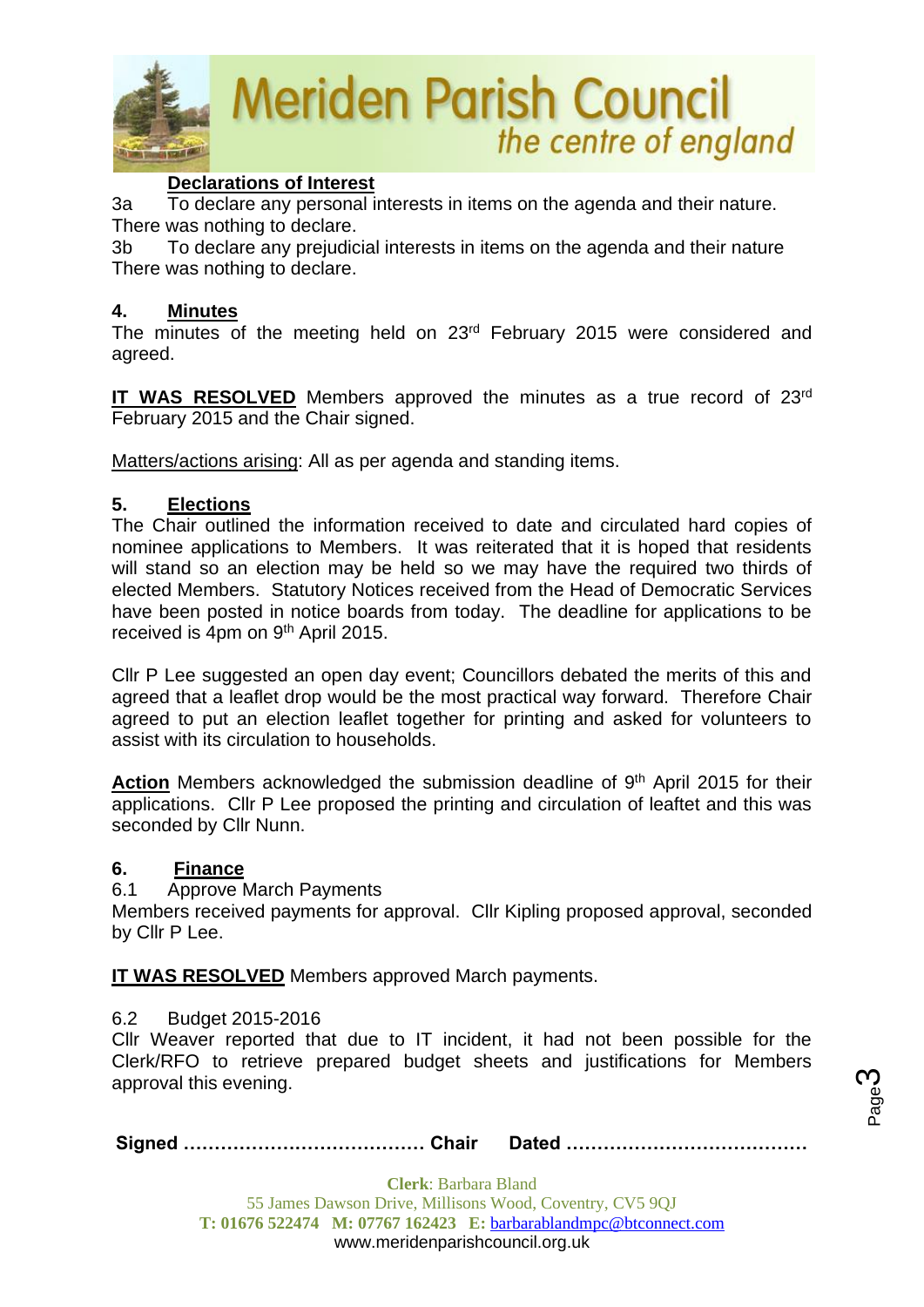

Cllr Weaver advised that the Finance Committee had met on 16<sup>th</sup> March 2015 for the purpose of Clerk/RFO presentation and recommendations for full council approval this evening. An EGM was debated for the purpose of Member's approval; however Cllr Kipling suggested delegated powers back to the Finance Committee. The Chair asked Members for their consideration of delegated powers to Finance Committee for their approval of 2015-2016 budget.

**IT WAS RESOLVED** Members agreed delegated powers to Finance Committee for budget approval.

# **7. Progress Reports**

## 7.1 Village Hall Management Committee

Cllr Lynch-Smith advised that the hall is well booked. Yoga has finished and rural cinema continues with the next showing being 25<sup>th</sup> April The Imitation Game.

Cllr P Lee asked about the original War Memorial plaque inside the hall and how it will be kept safe when the replacement arrives. Cllr Lynch-Smith assured Members that the original plaque will be kept safe and this will be put on agenda for the forthcoming meeting.

# 7.2 Community Governor for Meriden C of E School

Cllr Weaver reported that due to national changes on structure of school governing bodies , the community governor role has been removed. This standing item will be removed with immediate effect.

**IT WAS RESOLVED** This item will be removed from standing items.

## 7.3 War Memorials

The Clerk advised that the Parish Council Public Liability Insurance includes for any accident/injury to members of the public. However a formal valuation is required for inclusion to insuring against damage and all remedial works undertaken for restoration.

**Action** Cllr P Lee to contact the War Memorial Trust to request assistance with valuation. The Clerk to contact Robertson's Memorials for a quotation regarding valuation.

## 7.4 Meriden Pool

The Chair reported that emails had been sent to SMBC regarding the decimation of the tree/hedge line between Meriden Pool and 150 Main Road. The Parish Council have recorded their abhorrence at recent actions and acknowledge the support received from SMBC officers who attended site. Members have requested their desire for a full prosecution and bewilderment that a private resident can savagely

**Signed ………………………………… Chair Dated …………………………………**

Page 4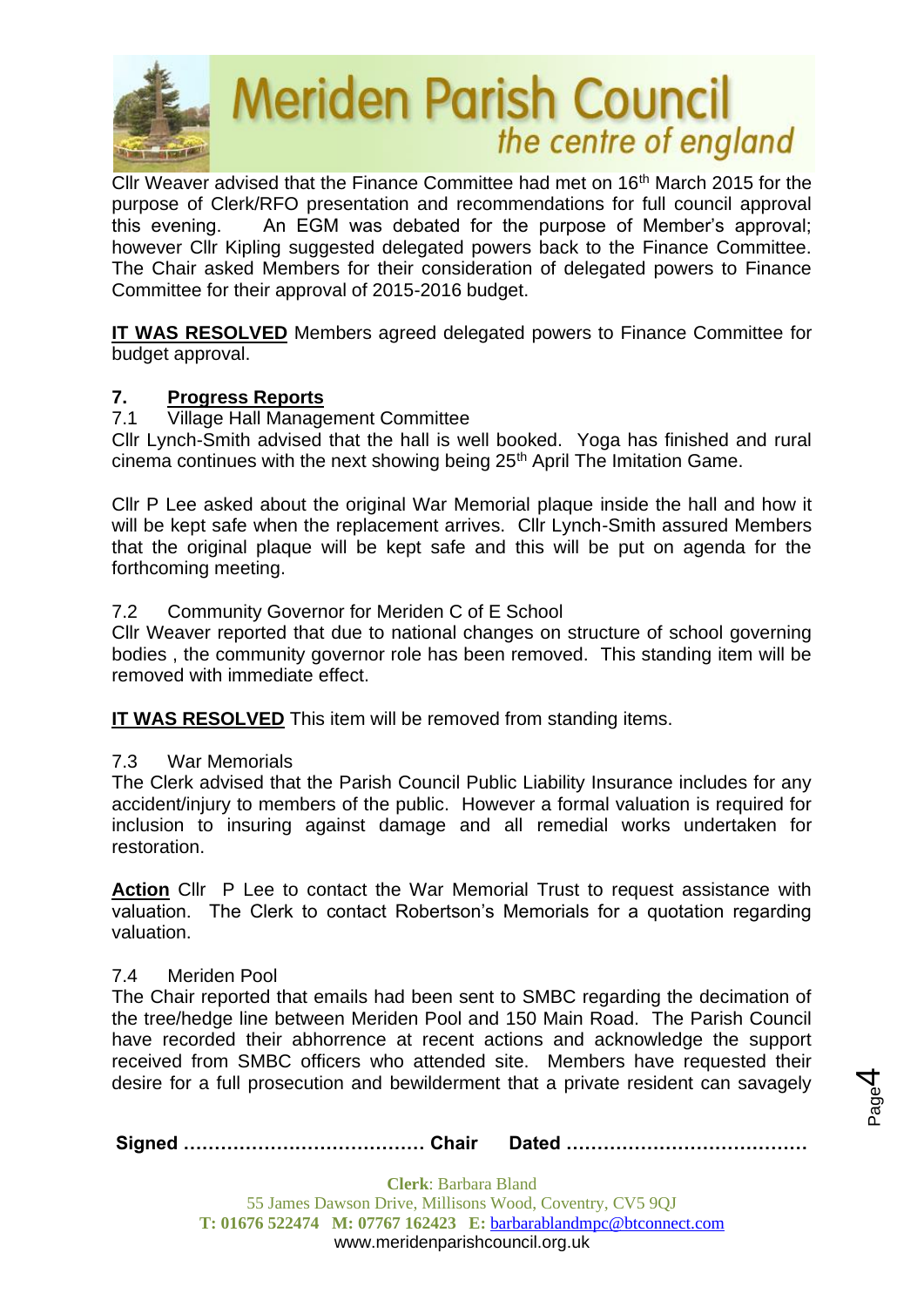

remove an historical hedge/tree line that has been in situ for many years. Complaints from Councillors and members of the public have been received. The Chair will formally write to Head of Parks and Open Spaces seeking a prosecution, recompense for removal and costs for replanting.

**IT WAS RESOLVED** Members unanimously approved the Chair writing to SMBC Head of Parks and Open Spaces seeking a prosecution and costs.

# 7.5 Allotments

The Chair reported that a meeting with Taylor Wimpey, Allotmenteers and Parish Council representatives; discussion surrounded:-

- 4 to 5 weeks and the site will be finished.
- Reinstatement of hedgerow.
- Security of allotments.
- The temporary fencing that currently secures boundary should be kept in place to avoid exposing allotments.
- Email comprehensive list of issues to Lawrence Osborne.
- Letter to be sent to Andrew Taylor, Taylor Wimpey, regarding outline plans for 5<sup>th</sup> schedule of unilateral undertaking for secure storage, water supply and security fencing.
- Allotmenteers have emailed the Clerk regarding their concerns that need attention.

The Chair brought Members attention to the 5<sup>th</sup> schedule options as follows:-

Following implementation of the scheme pursuant to paragraph 1:1 the owner (Bryant Homes) shall offer to transfer the Allotments together with the land on which the dedicated parking spaces and the secure storage facility have been provided t the following transferees in order of preference

- 1.3.1 to a co-operative formed by the holders of the allotment plots at the time of the proposed transfer; and in the event that no such co-operative is formed or in the event that such co-operative rejects the offer or has failed to respond to an offer to transfer the Allotments within 30 days of such offer
- 1.3.2 to the Meriden Parish Council; and in the event that they reject the offer or have failed to respond to an offer to transfer the Allotments within 30 days of such offer
- 1.3.3 to the Council; and in the event that they reject the offer or have failed to respond to an offer to transfer the Allotments within 30 days of such offer
- 1.3.4 to a Management Company.

The Chair outlined that the allotment holders do not wish to form a co-operative and SMBC have indicated they do not wish to adopt. Therefore Members are requested to consider their in principle agreement to transfer to the Parish Council.

**Signed ………………………………… Chair Dated …………………………………**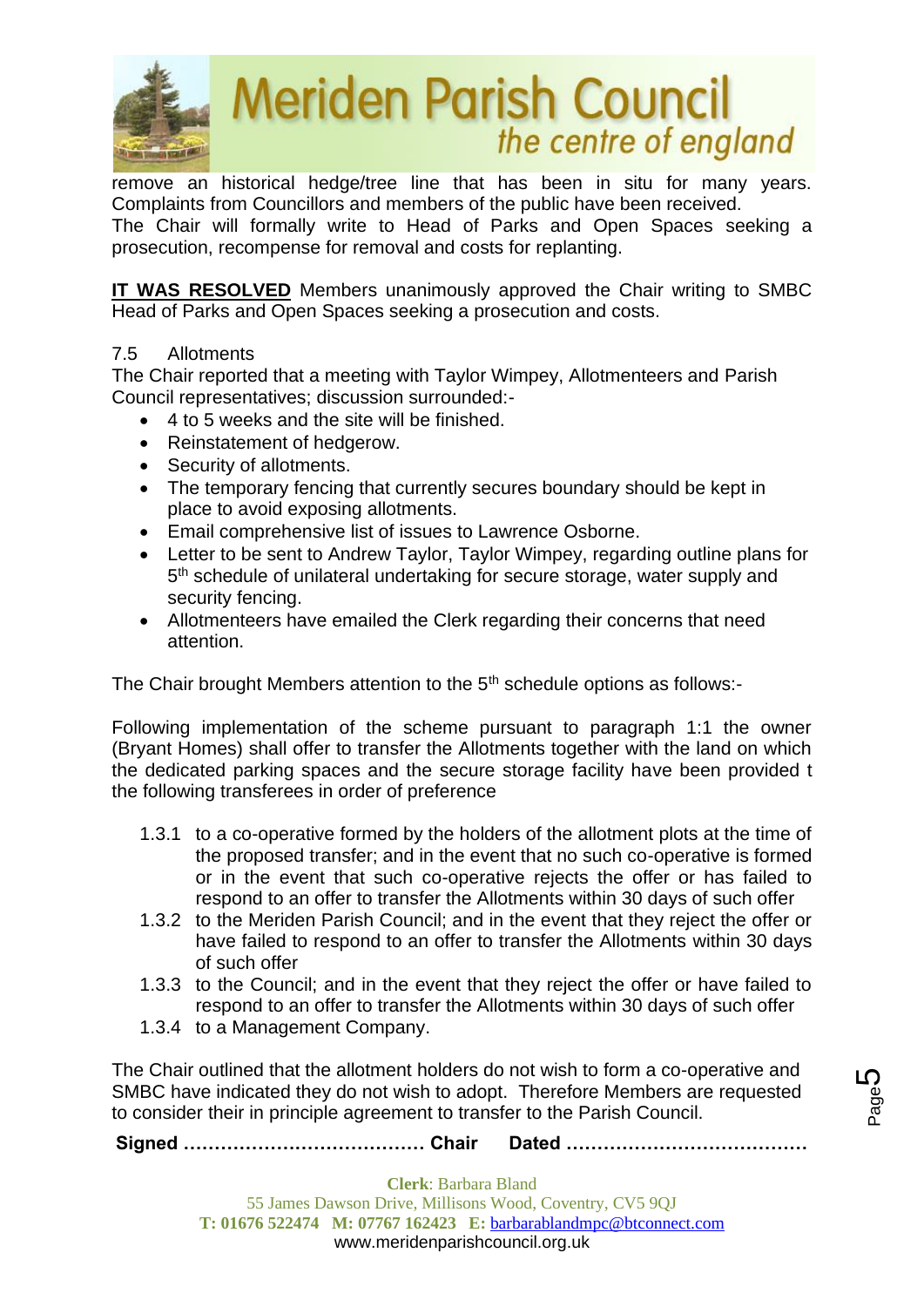

Cllr Bell stated his desire to find out more from SMBC regarding their non adoption of the allotments giving the precedent set by the Borough in providing allotments and it is the rural communities that are left to their own devices and effectively double taxed.

Cllr P Lee advised the historical importance of retaining this WW2 allotment garden.

**IT WAS RESOLVED** Members unanimously gave their 'in principle' agreement to taking back the allotment gardens subject to condition of transfer and for the Clerk to continue negotiations.

**Actions** (i)Cllr Bell to contact SMBC regarding adopting the allotment gardens (ii) Clerk to liaise with Taylor Wimpey (iii) Clerk to meet with Lawrence Osborne.

7.6 Footpaths/Forum Nothing to report.

## 7.7 Quarries Liaison Group

Cllr Weaver reported that the group had met on  $9<sup>th</sup>$  March 2015 with good representation from all Operators. Discussion picked the increased use of HGVs using Hampton Lane with one month bans being given to hauliers breeching the routing agreement. A new road sweeper is in operation together with a wheel wash servicing NRS operations on Area G entrance/exit. Operators using Cornets End Lane have organised themselves to enable twice weekly sweeps.

Cllr Weaver read a statement of apology received from Pete Perryman, NRS Wastecare Limited as follows:-

*We would like to apologise to all residents of Meriden for any inconvenience that may have taken place in November/December 2014. As you already may be aware we have an entrance to our Site on the Birmingham Road. Throughout November and part of December the Birmingham Road was in a very poor state, staining brick ends and mud was visible at times, thus causing danger to residents and other road users. We had a wheel wash onsite however it was not working correctly. Engineers working on the wheel wash did manage to sort out the issues eventually.*

*On behalf of NRS we are sorry for any inconvenience.*

*Kind Regards Pete Perryman - NRS Operation Manager'*

**Signed ………………………………… Chair Dated …………………………………**

Page ပ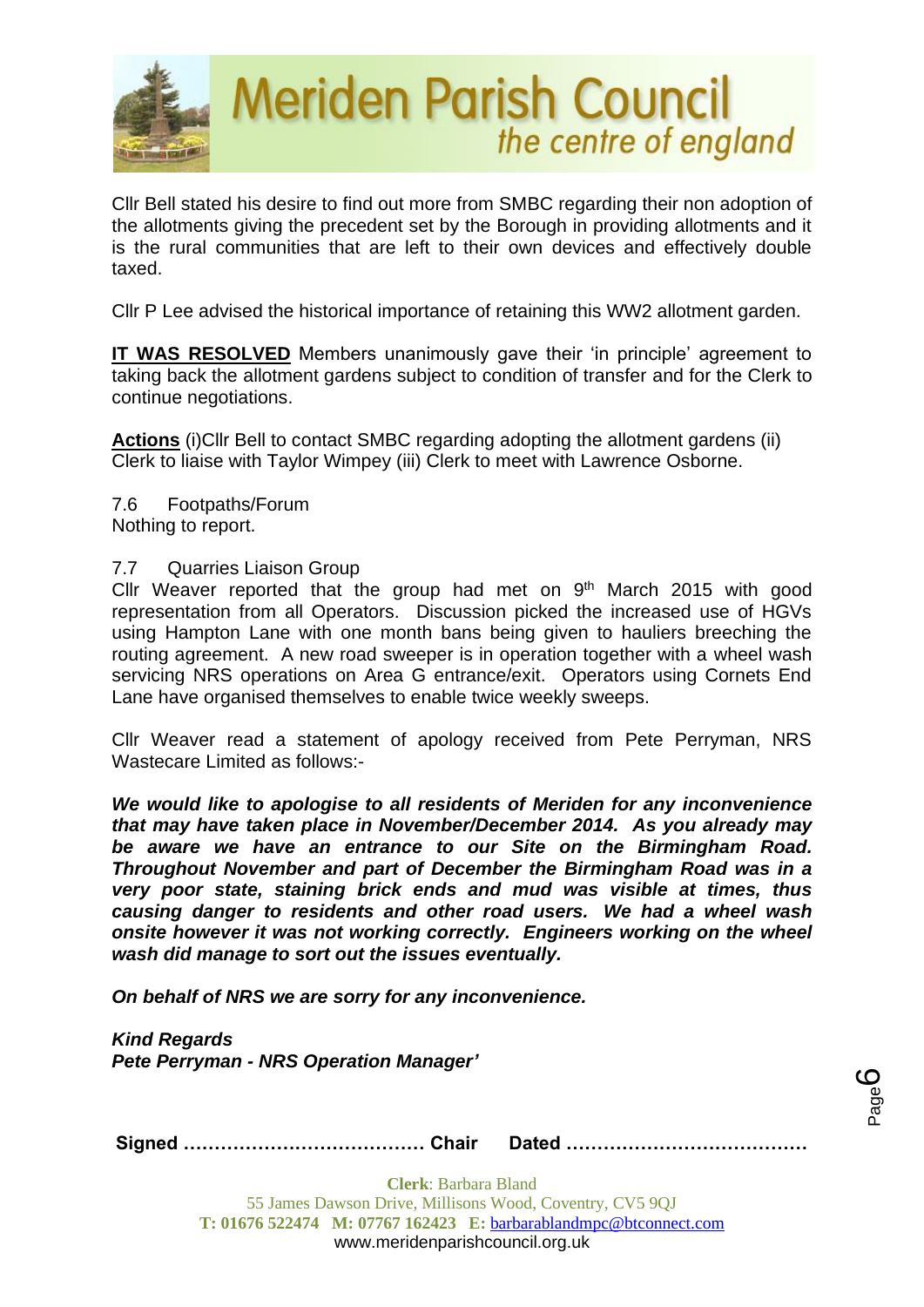

Cllr Weaver reported that the NRS/MPC Legal Agreement has been received and signed on behalf of the Parish Council effecting payment of £2,000 p.a. for the duration of the site life (estimated to be 15 years). This is to be used for the maintenance of Coronation Island and Meriden roundabout. There is ongoing communication with NRS regarding Area G wheelwash and sweepers operating on Birmingham Road due to build up of mud and debris on highway. It was also noted that Cornets End Lane is not being swept and cleaned.

Cllr Kipling stated that a wood burner is now operating at Tyseley and how is this effecting the A & A operation; moreover questions are unanswered regarding their current planning application for site extension on the basis on taking all wood waste from Birmingham, Solihull, Coventry and Warwickshire.

**Action**: The Clerk will follow up David Wigfield.

- 7.8 Solihull Area Committee
- Nothing to report.

# 7.9 Tree Wardens & TPO List

Cllr Lynch-Smith reported there is nothing to report other than the group meet the same night as the Parish Council. Cllr Lynch-Smith was asked to check out the Willows at the back of Meriden Pool to see if they are covered by TPOs given the recent 'unlawful' work undertaken.

# 7.10 Community Surgeries

The Clerk provided Members with a verbal report as follows:-

Residents raised concerns regarding

- Significant tree/foliage removal from Meriden Pool boundary
- New bus stop and remedial works unfinished and puddling
- Litter in and around Parish
- Ditching works to Cornets End Lane and flooding/puddling caused
- Traffic speeding and HGV traffic using Hampton Lane

**Action** The Clerk to follow up with relevant SMBC officers.

# 7.11 Community Speed Watch

Cllr Barber had sent a message via the clerk to record he was still waiting for PC Smith, who is on extended leave due to family ill health, to get back to him.

**Action**: Cllr Barber to follow up.

7.12 HS2

Cllr Weaver reported that this issue was being debated on Wednesday in Westminster.

**Signed ………………………………… Chair Dated …………………………………**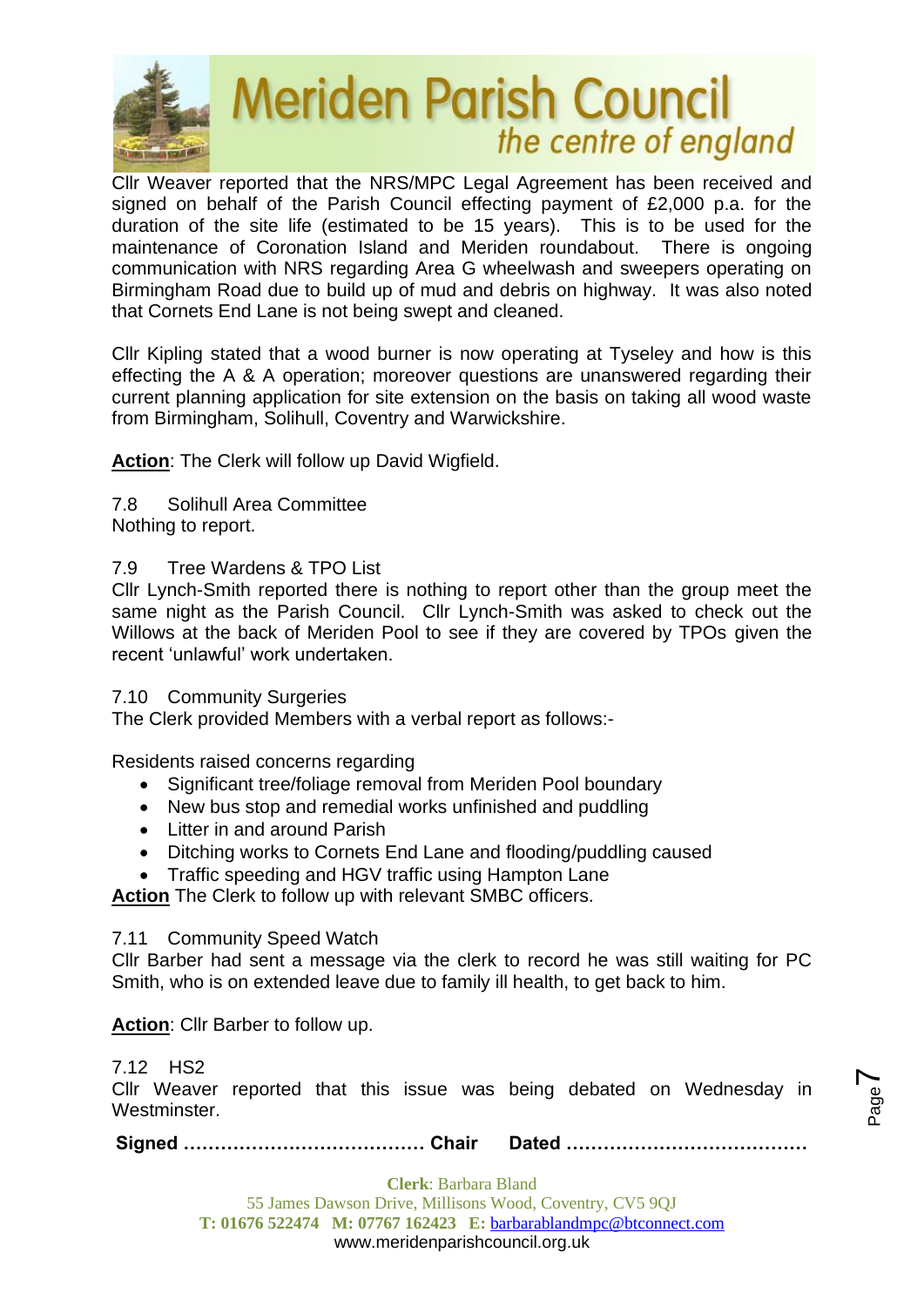

Caroline Spelman MP for Meriden will be attending and Cllr Weaver has emailed her issues that should be included.

7.13Meriden Sports Park (quarterly summary only) Nothing to report.

## **8. Clerk's Report**

No Clerk's actions available but Clerk refers Members to contents of Agenda.

# **9. District and Ward Councillor Reports**

Nothing to report.

## **10. Correspondence & Communication**

The Clerk had circulated information electronically to Members but draws attention to (i) Letter of acknowledgement from Soldier's Charity regarding donation from rural cinema (ii) Grant Thornton external audit papers and Annual Return (iii) Edge internal audit procedure and year end process (vi) the Pensions Regulator.

## **11. Meriden Village Matters**

## 11.1 Library Update

The Chair reported the following delay in the library refurbishment works as advised by Kate Bunting, Operations and Community Engagement Manager as follows:-

### *'Meriden Library new reopening date – 9 April*

*Due to unforeseen essential works uncovered during the internal refurbishment programme at Meriden Library, the library will now reopen at 10am on Thursday 9 April, slightly later than originally advertised.*

*The due date for book returns has been extended to 20 April to accommodate this change. In addition, the mobile library will visit Meriden Pavilion on Monday 30th March between 2pm and 4pm and residents will be able to take advantage of a book drop point at the Pavilion on Monday 30 March and Thursday 2 April, between 10am and 6pm.*

*For more information please contact Kate Bunting, Operations and Community Engagement Manager, Library and Information Service on x6958 or email: [kate.bunting@solihull.gov.uk'](mailto:kate.bunting@solihull.gov.uk)*

The reason for the delay in re-opening is due to external damp proof inspection.

Action The Clerk to continue to liaise with Library Services providing book drop off and updates.

### 11.2 Village Commemoration WW1

Cllr M Lee reported that the next meeting will be held on  $28<sup>th</sup>$  March. Cllr P Lee advised that there are remaining spaces on the WW1 trip to the National Memorial Arboretum on 18th April 2015.

**Signed ………………………………… Chair Dated …………………………………**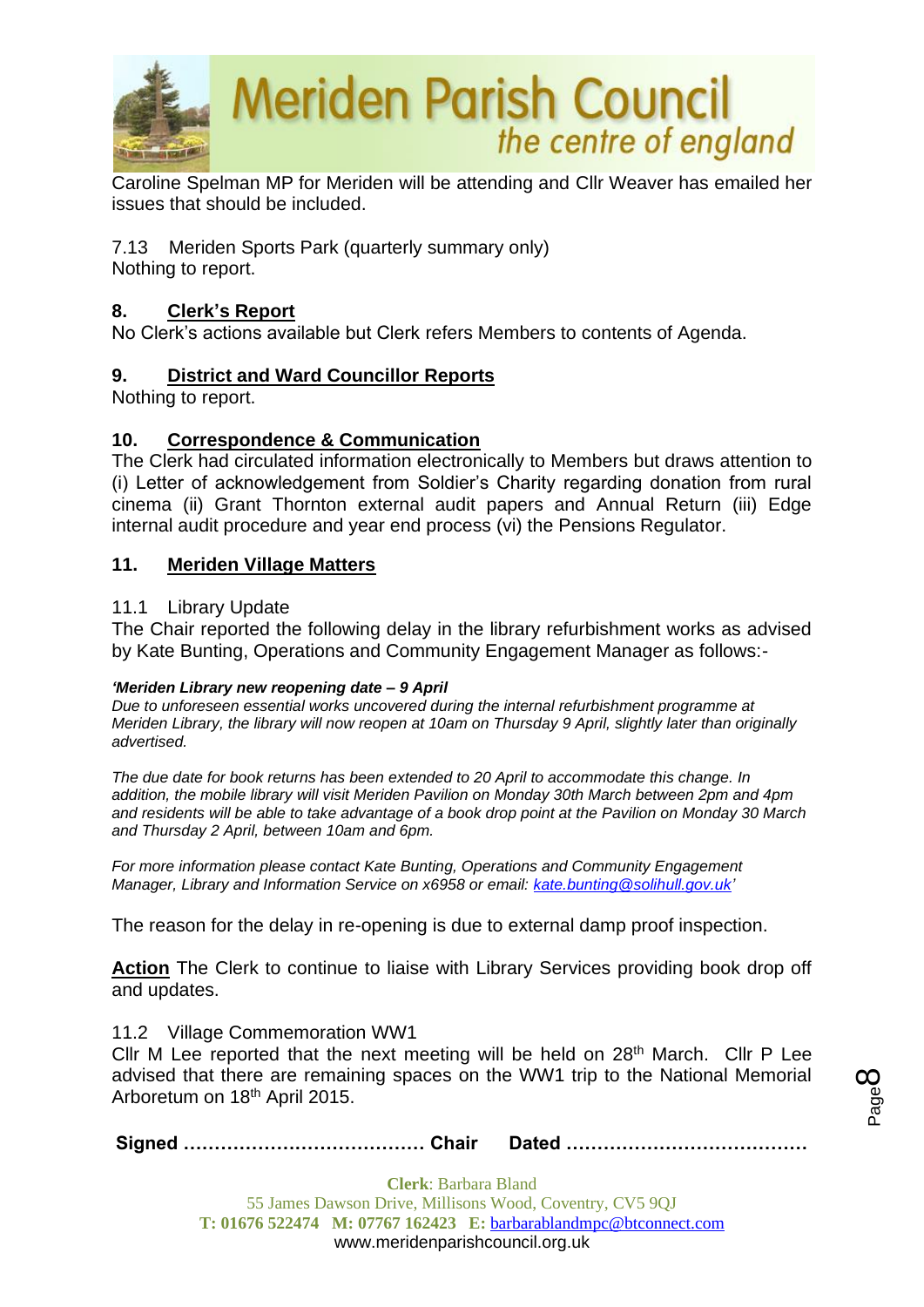

11.3 Meriden Gate 11.3(i)Freehold Transfer Nothing to report as matter remains with SMBC Legal Team. 11.3(ii)Overage Nothing to report as the matter remains with David Wilson Homes and SMBC.

**Action** The Clerk to follow up with David Waterson, SMBC.

11.4 Taylor Wimpey & Associated S106 Works Nothing to report.

11.6 Highways Update

The Chair read the following received from Harvey Speed, Highways Services:-

*'Solihull MBC will be undertaking flood preventative works on two culvert inlets over the next month, commencing on Wednesday 25th March 2015. The two culverts, one located between 171 & 175 Main Road and the other adjacent to the entrance to Pertemps will be have new trash screens installed to help intercept debris which may otherwise block the pipes. These trash screens will be maintained by Solihull MBC and will be assisted by two new monitoring stations which will trigger alarms with our operatives if water levels and debris on the trash screens reach a pre-defined threshold. The information and data gathered by the monitoring stations will be publically available online. A web-link will be provided for the Parish Council for onward distribution once available.'*

The Chair also reported the following from David Lechmere, Principal Officer, Safe and Active Travel Team

*'At the meeting on Monday there were three actions for me to progress: -*

- *1. Prohibition of HGV's through Hampton in Arden - Provide a copy of the link to the Cabinet Report on the Traffic Regulation Prioritisation for 2015/16. [http://eservices.solihull.gov.uk/mgInternet/ieListDocuments.aspx?CId=249&MI](http://eservices.solihull.gov.uk/mgInternet/ieListDocuments.aspx?CId=249&MId=3567&Ver=4) [d=3567&Ver=4](http://eservices.solihull.gov.uk/mgInternet/ieListDocuments.aspx?CId=249&MId=3567&Ver=4) scroll down to Item 5 where there are PDF copies of the Report and Appendices.*
- *2. The ponding of water on the carriageway on Cornets End Lane just along from the site entrance. The location has been examined and works to deal with the situation will take place shortly.*
- *3. Blocked piped culvert on B4101 'Meriden Mile' – again the location has been examined and works to deal with the situation will take place shortly.*

Page ග

**Action**: The Clerk will monitor.

|--|--|--|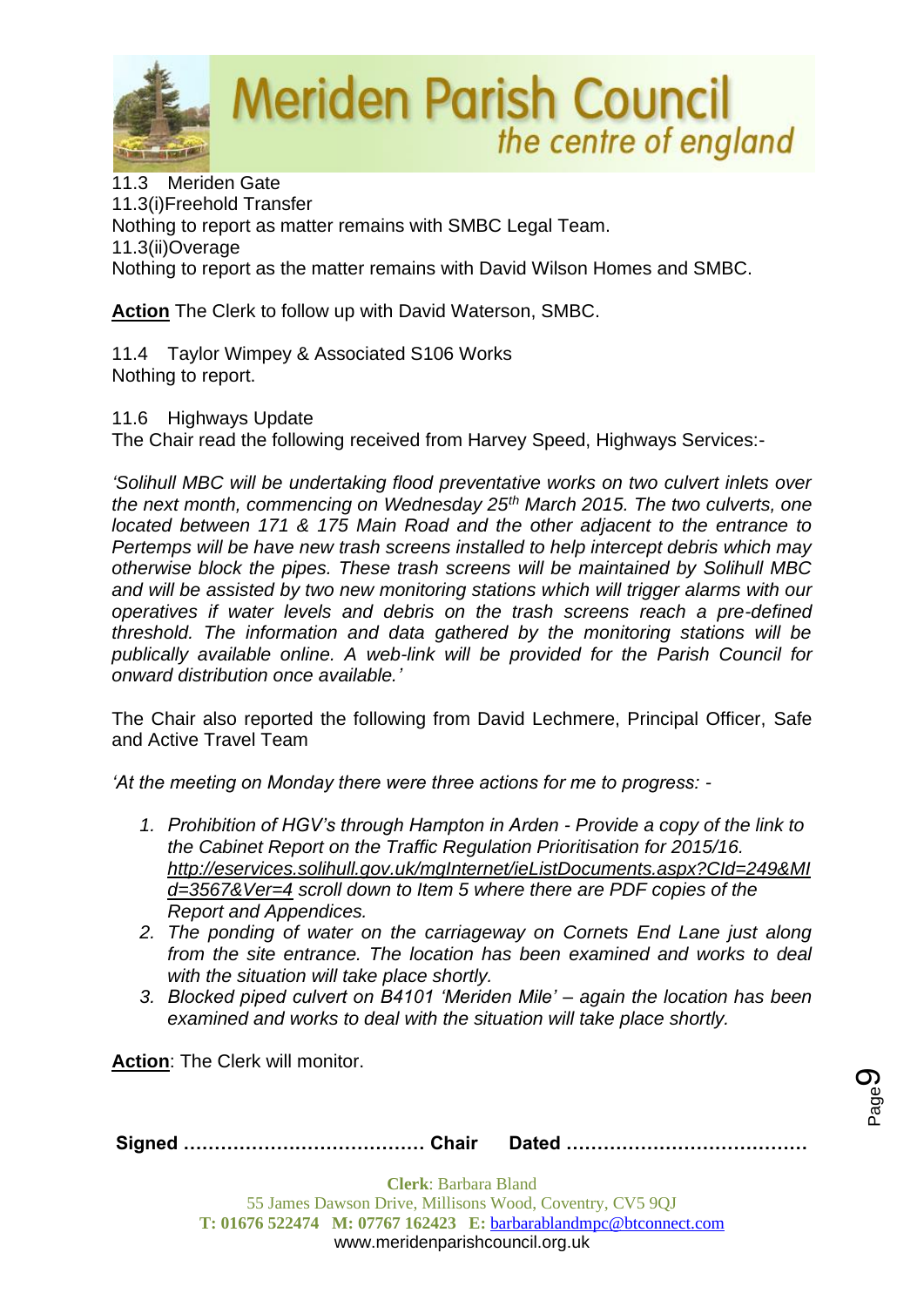

11.7 Land Registry & Ownership Nothing to report.

11.8 Public Convenience Site Transfer Nothing to report and the matter in the hands of Legal Teams.

**Action** The Clerk will liaise with legal parties to bring the matter to conclusion.

11.9 Solihull Neighbourhoods in Bloom 2015

The Clerk reported the first meeting is to be held on 26<sup>th</sup> March. Sponsorship has been received from NRS and Taylor Wimpey.

**Action** The Clerk to organise, delegate lead and handover.

## 11.10 St Laurence Church

Cllr Weaver reported she, Cllr Lynch-Smith and the Clerk met with Church representatives for the purpose of progressing contractor savings; it is left that representatives will evaluate information provided and let the Parish Council know if they wish to take forward recommendation of using existing contactors.

## 11.11 Community Clear Up Day

The Clerk reported that JoAnne Williams, Community Engagement Officer, is arranging a community clear up day on 21<sup>st</sup> April for Meriden. Volunteers are requested to come forward linked to the excellent work already undertaken by a volunteer resident group.

**Action**: The Clerk to display posters in notice boards.

## 11.12 Co-Op Update

The Clerk reported that the Neighbourhood Co-ordinator is pursuing this and once a date is agreed she will advise.

## **12. Solihull Partnership Forum**

Cllr Weaver advised nothing to report, however no papers have been received.

## **13. Planning Matters**

13.1 Neighbourhood Plan Update

Cllr Weaver reported that the application has been processed and designation granted by Cabinet Member on 16<sup>th</sup> March. There is a period of 7 days from this date before formal notification is advised. The inaugural meeting will take place on 21<sup>st</sup> April at 7pm facilitated by Avon Planning who will provide the brief to move forward.

**Action**: Cllr Weaver and the Clerk to send letters to all interested parties.

**Signed ………………………………… Chair Dated …………………………………**